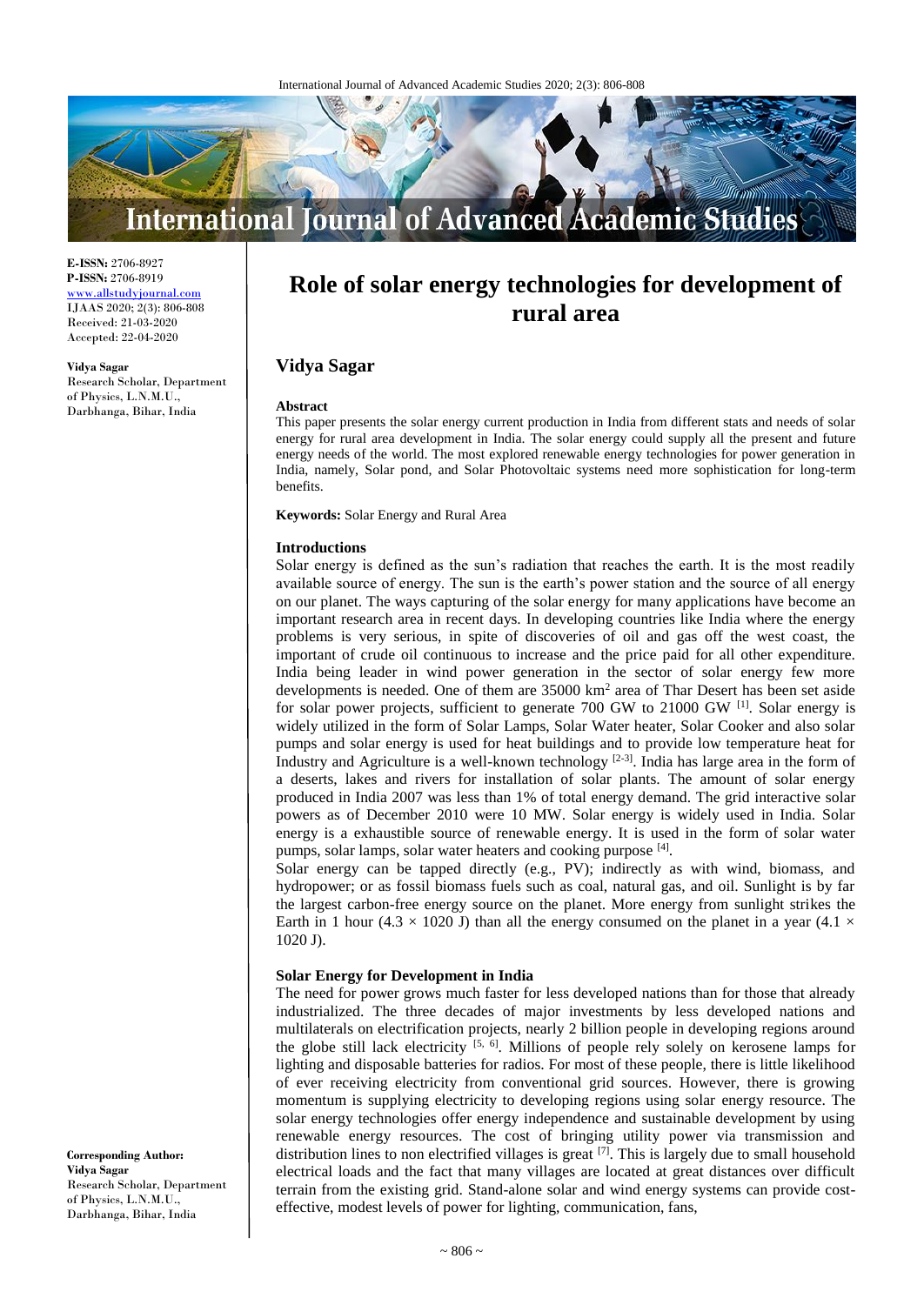refrigerators, water pumping, etc. Using a least-cost model, development tool for electrification planning as either centralized or distributed solutions. Two decades ago, PV technology was relatively unknown.

Gradually throughout the developing world, small solar companies began to form as PV module manufacturers began to establish distributor networks to serve remote, nonelectrified areas.

More total kilowatts of grid-tie PV systems are installed each year; however, numerically more small, off-gird systems are installed annually. Installation of PV systems solely for remote sites has expanded to include the promotion of rural economic development through Photovoltaic system. PV provides power for remote water pumping, refrigeration, and water treatment of community water supplies [8-9].

Solar thermal energy represents the most competitive but often overlooked solar technology option. Domestic solar hot water heating systems typically have cost paybacks from 5 to 7 years much better than grid-tied PV systems, where payback may take decades, if ever. Additionally, large-scale solar thermal concentrating solar power (CSP) plants have better economies of scale than PV for utility power generation at almost half the kilowatt-hour cost.



**Fig 1:** Remote areas PV power production

Solar energy often provide least-cost options for economic and community development in rural regions around the globe, while supplying electricity, creating local jobs, and promoting economic development with clean energy resources. PV projects in developing nations have provided positive change in the lives of the rural people. Yet there is still much to do to educate, institutionalize, and integrate renewable technologies for maximum benefit for all. One of the greatest challenges is to work on reforming energy policies and legal frameworks to create a context that permits the sustainable development of renewable energy technologies<sup>[10]</sup>.

#### **Renewable energy solutions for day to day life**

Approximately one-third of the world's population lives in rural regions without access to the electric grid, and about half of these same people live without access to safe and clean water. Solar energy is unique in that it can easily provide electricity and purified water for these people today with minimal infrastructure requirements by using local energy resources that promote local economic development.

#### **Concentrating Collectors**

There are two ways of classifying solar thermal collectors according to their concentration ratio (C). In the most general terms, solar collectors are classified as flat-plate collectors with a concentration ratio  $C = 1$  and as concentrating collectors with  $C > 1$ . The existing types of concentrating collectors are parabolic-compound, parabolictrough, parabolic-dish, Fresnel, and central tower concentrators, among others  $[11]$ . Two definitions of concentration ratio for these systems are used. In the first, the concentration ratio depends on geometric characteristics, and it is given by

$$
C = \frac{A_a}{A_r}
$$

Where,  $A_{a}$  is the area of the collector aperture, and  $A_{r}$  is the energy absorber or receiver area.

The parabola is found in numerous situations in the physical world. In three dimensions, a parabola traces out a shape known as a paraboloid of revolution when it is rotated about its axis and as a parabolic cylinder, when it moves along the axis normal to its plane. Solar collectors whose reflecting surfaces follow such geometrics are called parabolic dish concentrators and parabolic troughs, respectively. If a receiver is mounted at the focus of a parabolic reflector, the reflected light will be absorbed and converted into a useful form of energy. The reflection to a point or a line and subsequent absorption by a receiver constitute the basic functions of a parabolic concentrating collector.

#### **Solar drying**

Annually in India, about 35% of all agricultural produce worth roughly `500,000 million goes to waste during the post-harvest period  $[12]$ . The loss is anywhere from 10% for durables (cereals and pulses) to about 40% for perishables (fruits and vegetables). Proper drying techniques for grains, cereals and pulses can ensure effective storage and reduce losses. Controlled drying is required for various crops and products, such as grain, coffee, tobacco, fruits vegetables and fish. Solar thermal technology can be used for this purpose.



**Fig 2:** Figure shows working of Solar Dryer

The main principle of operation is to raise the heat of the product, which is usually held within a compartment or box, while at the same time passing air through the compartment to remove moisture. The flow of air is often promoted using the "stack" effect which takes advantage of the fact that hot air rises and can therefore be drawn upwards through a